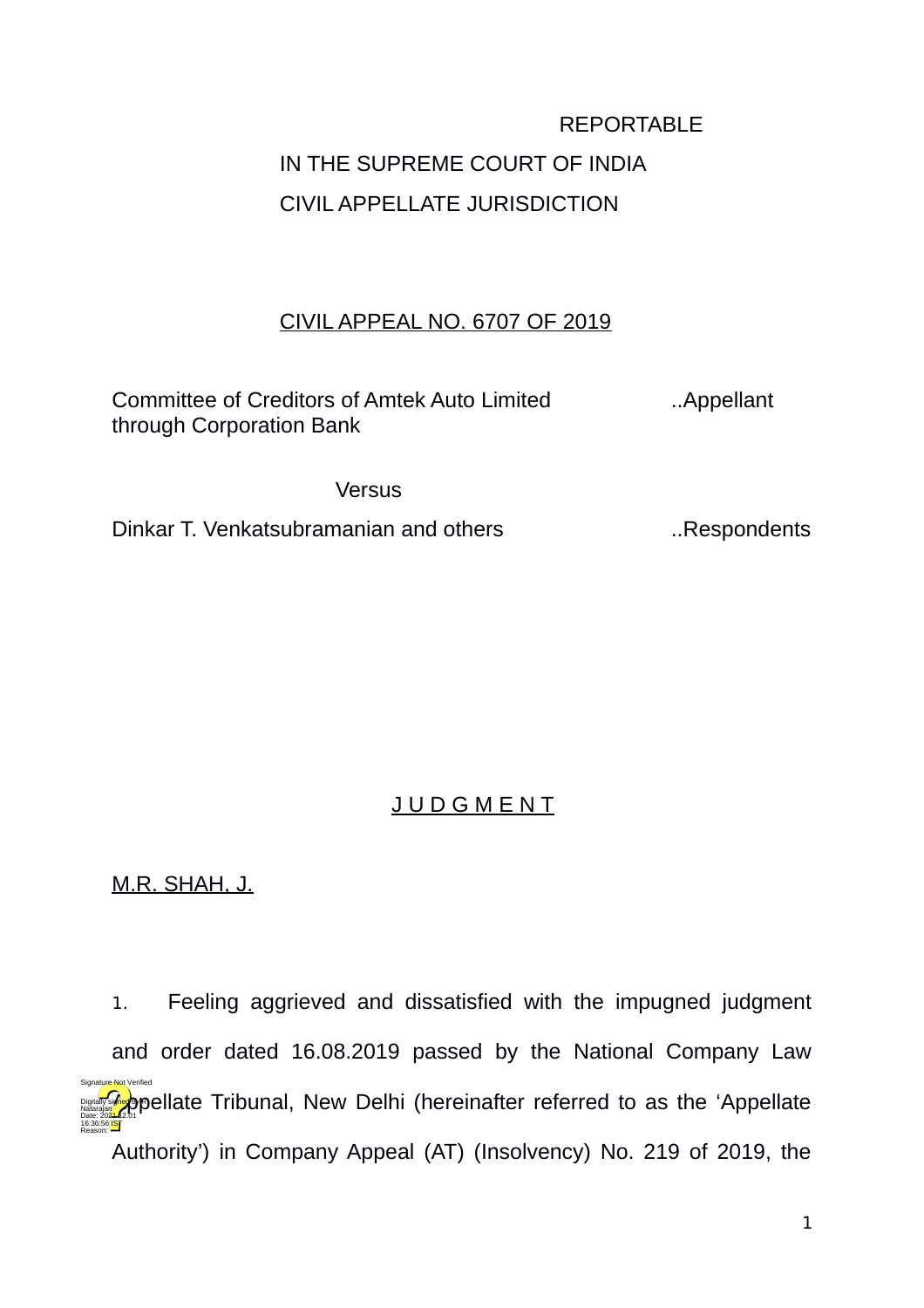Committee of Creditors of Amtek Auto Limited through Corporation Bank (hereinafter referred to as the 'COC') has preferred the present appeal.

2. The present appeal, as such, has a chequered history.

3. Pursuant to an application made under Section 7 of the Insolvency and Bankruptcy Code, 2016 (hereinafter referred to as the 'IBC'), the corporate insolvency resolution process was initiated against Amtek Auto Limited – Corporate Debtor on 24.07.2017. A resolution professional was appointed. An advertisement was published by the resolution professional inviting prospective resolution applicants to submit a Resolution Plan by 31.08.2017. The Resolution Plans submitted by respondent No.3 herein – Deccan Value Investor LP (hereinafter referred to as the 'DVI') and respondent no.2 herein – M/s Liberty House Group Private Limited (hereinafter referred to as the "Liberty") were considered by the COC. However, DVI withdrew its Resolution Plan and therefore the revised plan of Liberty was considered and approved by the COC on 2.4.2018. Subsequently, the Resolution Plan submitted by Liberty came to be approved by the National Company Law Tribunal, Chandigarh Bench, Chandigarh (hereinafter referred to as the "Adjudicating Authority") vide order dated 25.07.2018. However, the successful resolution applicant – Liberty did not act as per the approved Resolution Plan. Thereafter, number of proceedings were initiated against the successful resolution applicant – Liberty.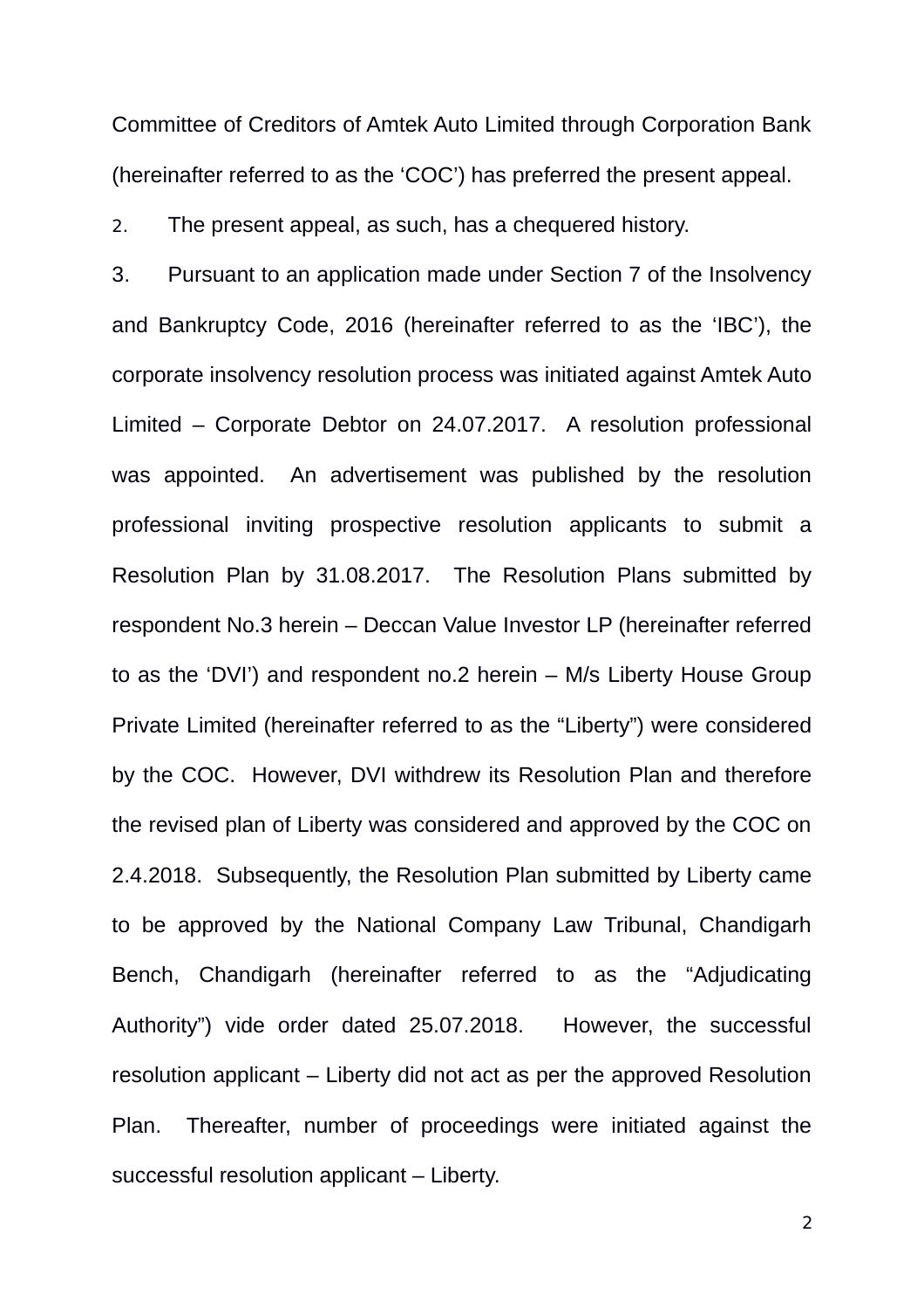3.1 An application under Section 60(5) read with Section 74(3) of the IBC was filed by the COC/financial creditors before the Adjudicating Authority informing that the successful resolution applicant – Liberty has failed to act as per the approved Resolution Plan and it was prayed to reinstate the COC and the resolution professional to ensure that the Corporate Debtor remain as a going concern. Further prayer was made to grant 90 days to the resolution professional to make another attempt for a fresh process rather than forcing the Corporate Debtor into liquidation on account of fraud committed by Liberty.

3.2 The Adjudicating Authority held that Liberty has defaulted in its obligation under the approved Resolution Plan and granted liberty to the COC and the resolution professional to approach the appropriate authority under the IBC for the determination of the wilful default. The Adjudicating Authority did not accede to the request for carrying out a fresh process by inviting the plans again but directed the reconstitution of the COC for re-consideration of the Resolution Plan submitted by DVI. The Adjudicating Authority disposed of the said application/appeal accordingly.

3.3 Feeling aggrieved and dissatisfied with the order passed by the adjudicating authority dated 13.02.2019, the COC filed an appeal before the appellate authority – NCLAT. That thereafter, the resolution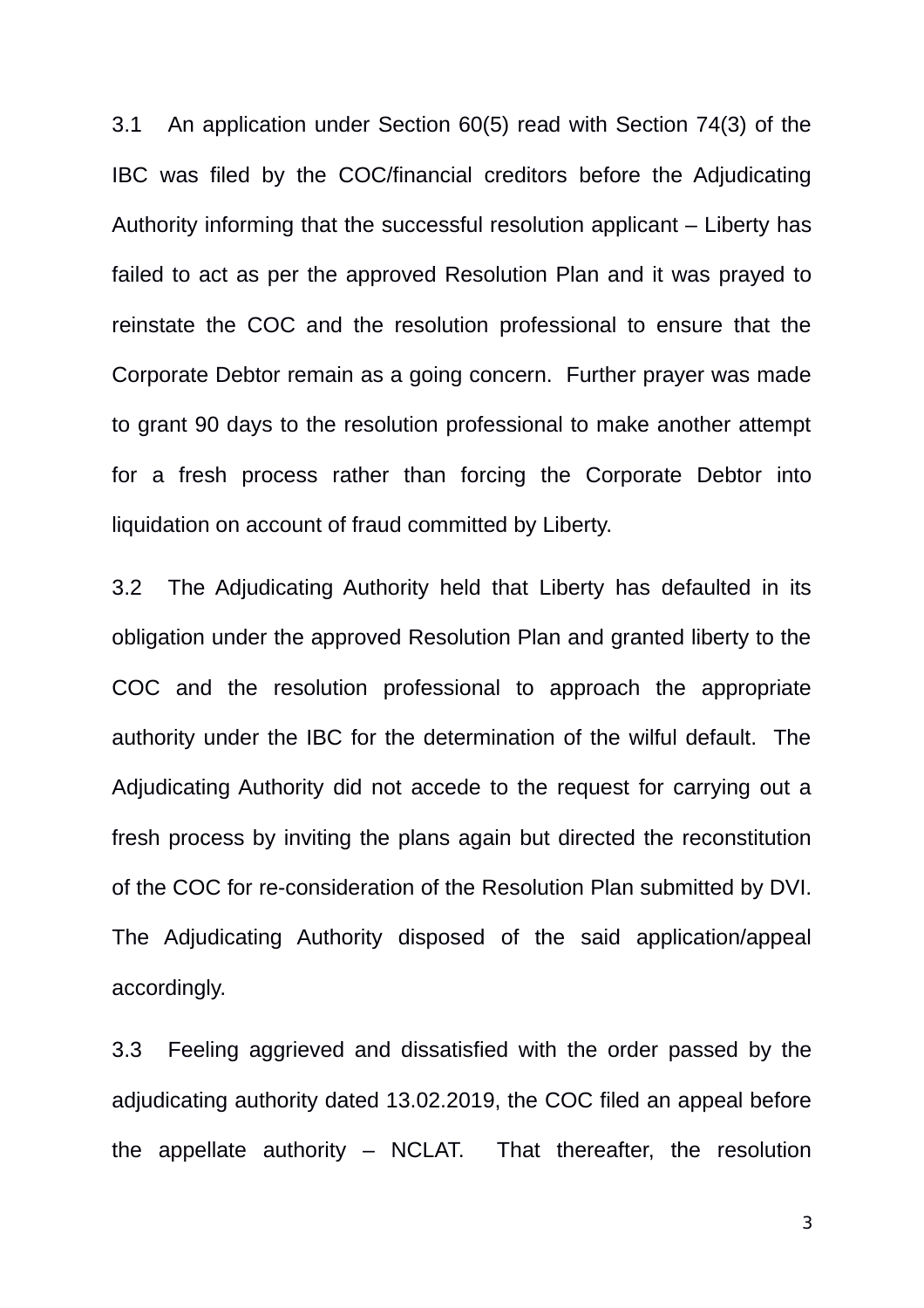professional invited fresh applications from prospective resolution applicants and called upon them to submit their resolution plans. Over and above two other resolution applicants, an interest was also received from DVI on 31.05.2019. However, the same was rejected and DVI was declared as an ineligible resolution applicant. Against the said rejection, DVI filed an appeal before the appellate authority. Vide order dated 26.06.2019, the appellate authority held that in light of the earlier order dated 20.05.2019 the COC was required to consider all resolution plans subject to the pending appeal. The DVI submitted the revised resolution plan. However subsequently, the appellate authority by the impugned judgment and order disposed of the appeal filed by the COC and rejected the prayer for exclusion of time. Consequently, virtually ordered the liquidation of the Corporate Debtor.

4. Feeling aggrieved and dissatisfied with the impugned judgment and order dated 16.08.2019 passed by the appellate authority, the COC has preferred the present appeal contending inter alia that (a) the Corporate Debtor is financially viable entity and there is enough interest in the market for submission of a resolution plan for the Corporate Debtor; (b) Resolution of the financial affairs of a distressed company is primary aim of the Code and a failure/infirmity on the part of a resolution applicant ought not to undermine the primary mischief sought to be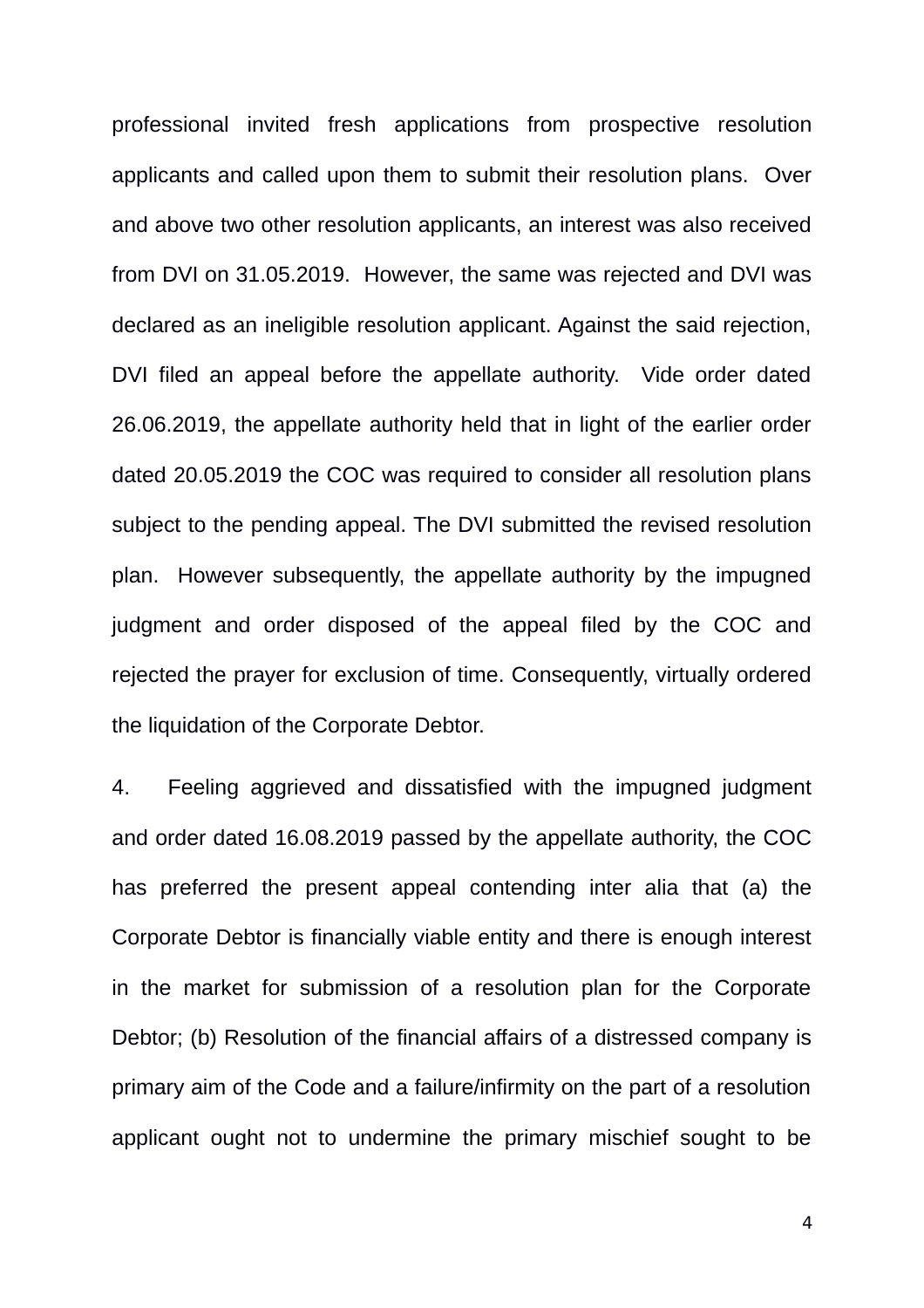resolved; (c) Maximisation of the value of the assets of the Corporate Debtor is imbedded in the Code and even forms the part of its Preamble and therefore, an opportunity ought to be granted to the Committee of Creditors to make an attempt at resolution specially keeping in view the availability of suitable resolution applicants in the market; and (d) Liberty, by its deliberate failure in implementing the Approved Resolution Plan, has defrauded the Adjudicating Authority, the Committee of Creditors and all the stakeholders of the Corporate Debtor, hence, the period extended in proceeding with the CIR Process with Liberty as a Resolution Applicant ought to be excluded to uphold the principles underlining the Code.

5. By order dated 6.9.2019, while issuing notice in the present appeal, this Court stayed the liquidation proceedings, until further orders.

5.1 When the appeal was taken up for further hearing on 24.09.2019, it was submitted on behalf of the COC that the resolution professional may be permitted to invite the fresh offers within a period of 21 days. This Court permitted the resolution professional to invite fresh offers within a period of 21 days. This Court further passed an order that within two weeks thereafter, the COC shall take a final call in the matter and the decision of the COC and the offers received be placed before this Court. DVI also submitted the fresh resolution plan which was approved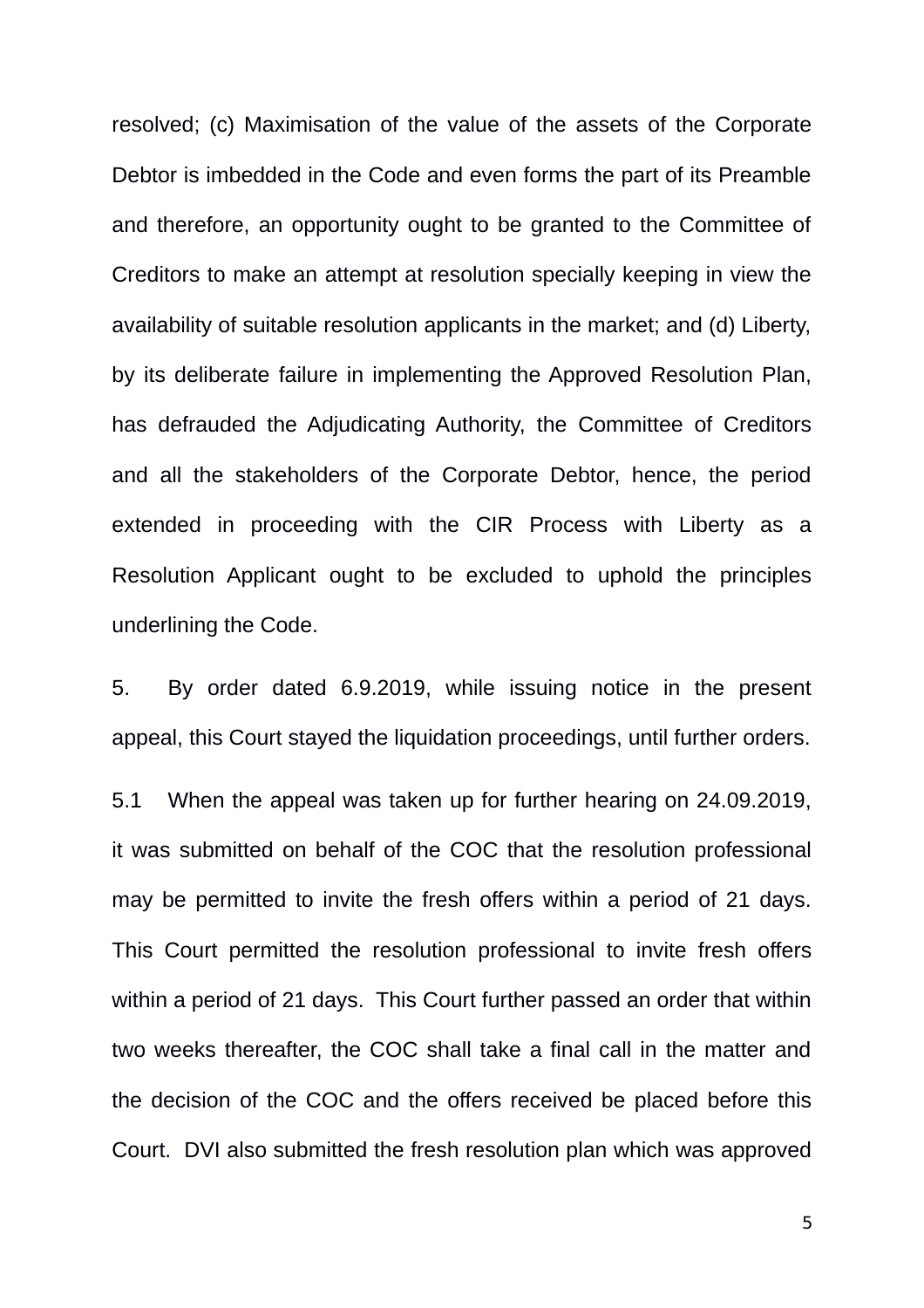by the COC with 70% majority. By order dated 8.6.2020, this Court relegated the matter of IA No. 48906/2020 filed by the COC for appropriate directions/orders to the adjudicating authority to consider the same and pass appropriate orders, after hearing the parties. This Court also observed that the time spent before the adjudicating authority and before this Court be excluded for calculating long stop date. DVI tried to withdraw from resolution plan. The same came to be specifically rejected by this Court vide order dated 18.06.2020. This Court further observed that in case the DVI indulges in such kind of practice, it will be treated as contempt of this Court in view of the various orders passed by this Court at its instance.

5.2 That the resolution plan submitted by the DVI came to be approved by the adjudicating authority  $-$  NCLT in the month of July, 2020. Since the approved resolution plan submitted by the DVI was not acted upon by the DVI, the COC filed Contempt Petition No. 524/2020 before this Court. DVI also filed an application for rectification of the earlier order dated 18.06.2020 by which this Court rejected the prayer of the DVI for withdrawal of the offer and observed that in case the DVI indulges in such kind of practice, it will be treated as contempt of this Court. Both the contempt petition filed by the COC as well as the application for rectification filed by the DVI were heard together. By a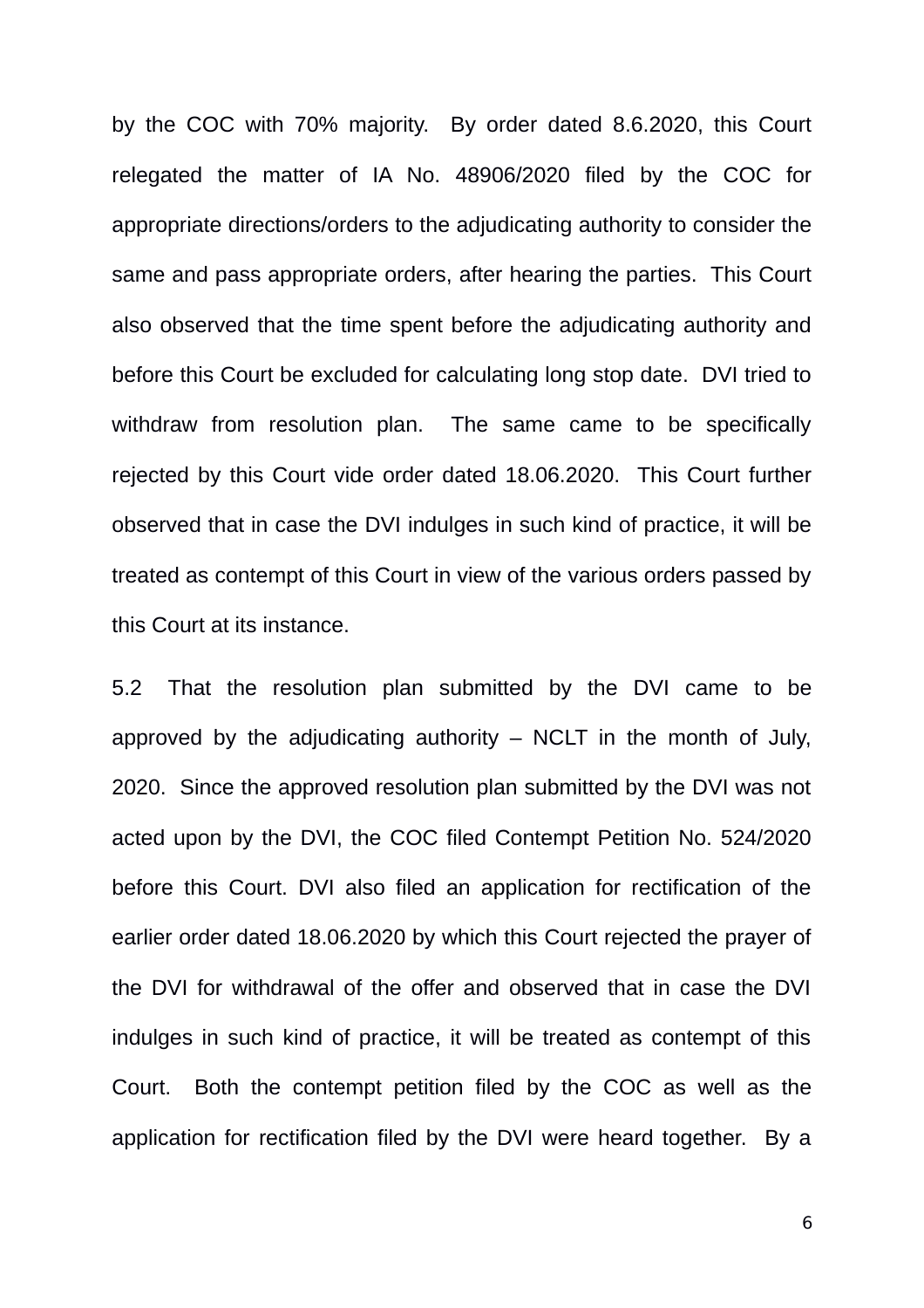detailed order dated 23.02.2021, this Court dismissed the application for rectification filed by the DVI of the order of this Court dated 18.06.2020 instituted by the DVI.

5.3 While rejecting the said application, this Court specifically observed that DVI's application for rectification is an attempt to renege from the resolution plan which it submitted and to resile from its obligations. It was further observed that this is a devious attempt which must be disallowed. Simultaneously, this Court also dismissed the contempt petition. However, while dismissing the contempt petition, it is observed in para 38 as under:

"38 The issue which needs to be addressed is whether recourse to the contempt jurisdiction is valid and whether it should be exercised in the facts of this case. Undoubtedly, as we have noted earlier, the conduct of DVI has not been bona fide. The extension of time in the course of the judicial process before this Court enures to the benefit of DVI as a resolution applicant whose proposal was considered under the auspices of the directions of the Court. DVI attempted to resile from its obligations and a reading of its application which led to the passing of the order of this Court dated 18 June 2020 will leave no doubt about the fact that DVI was not just seeking an extension of time but a re-negotiation of its resolution plan after its approval by the CoC. Then again, despite the order of this Court dated 18 June 2020 rejecting the attempt of DVI, it continued to persist in raising the same pleas within and outside the proceedings before the NCLAT. The conduct of DVI is lacking in bona fides. The issue however is whether this conduct in raising the untenable plea and in failing to adhere to its obligations under the resolution plan can per se be regarded as a contempt of the order of this Court dated 18 June 2020. DVI was undoubtedly placed on notice of the order that should it proceed in such terms, it would invite the invocation of the contempt jurisdiction. Having said that, it is evident that the order of this Court dated 18 June 2020 rejected the IA moved by DVI and as a necessary consequence, the basis on which the reliefs in the IA were sought. Therefore correctly, it has been now stated on behalf of the DVI that it will not set-up a plea of force majeure in view of the dismissal of its IA on 18 June 2020. 29 However lacking in bona fides the conduct of DVI was, we must be circumspect about invoking the contempt jurisdiction as setting up an untenable plea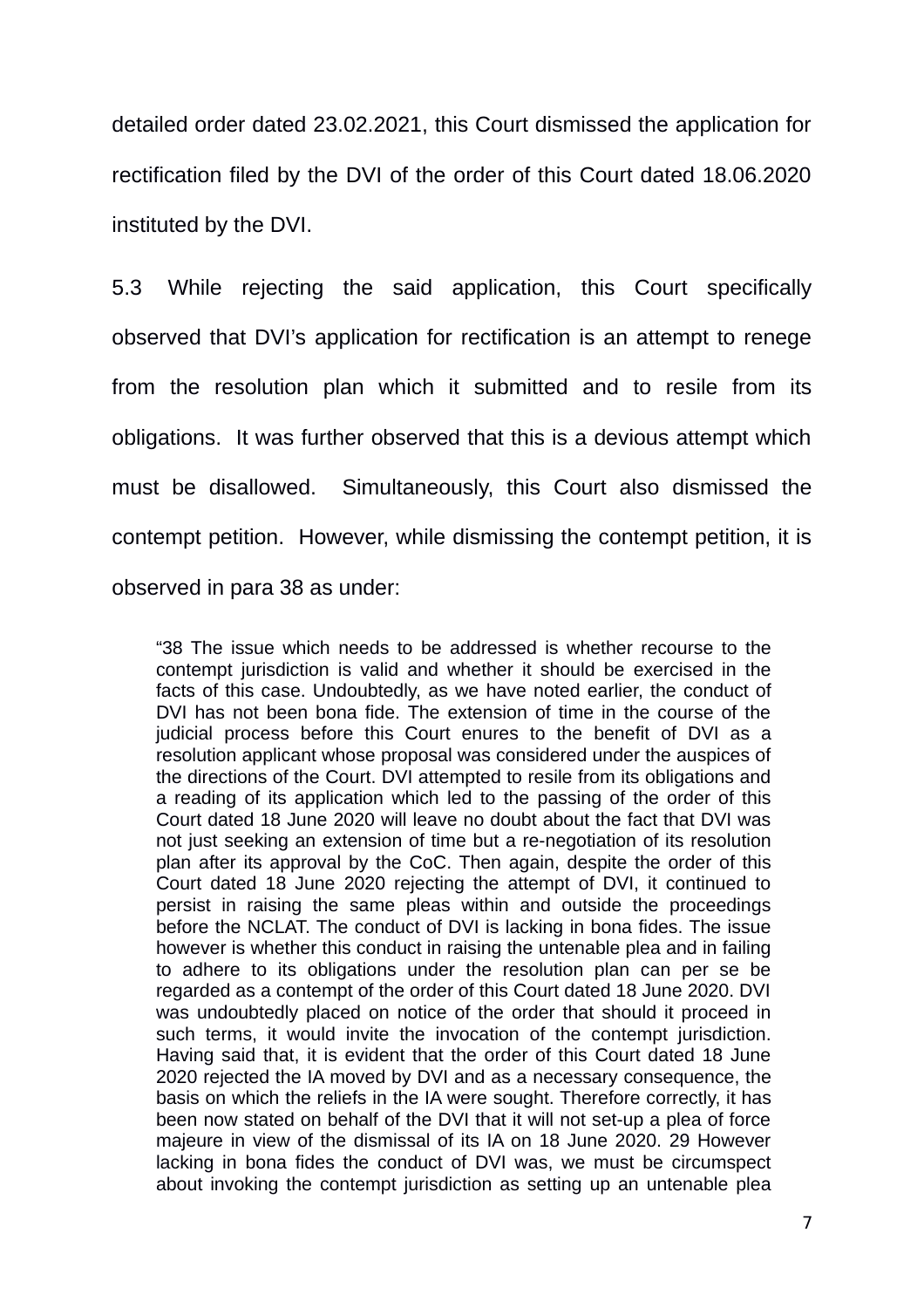should not in and by itself invite the penal consequences which emanate from the exercise of the contempt jurisdiction. Likewise, the default of DVI in fulfilling the terms of the resolution plan may invite consequences as envisaged in law. On the balance, we are of the considered view that it would not be appropriate to exercise the contempt jurisdiction of this Court. During the course of the hearing, Dr Abhishek Manu Singhvi, learned Senior Counsel has relied on the affidavit filed in response to the contempt petition while seeking to urge that DVI will be within in its rights to urge whether the conditions precedent to the enforcement of the resolution plan have been fulfilled. Since DVI is in appeal before the NCLAT, we express no opinion on the merits of the submission. The NCLAT will take a view on the tenability and merits of the submission of DVI that the conditions precedent under the resolution plan have not been fulfilled after hearing the parties. This is not an issue which arises before the Court in the present proceedings either upon the application for rectification moved by DVI or the contempt petition moved by the CoC."

5.4 While dismissing the application for rectification and disposing of

the contempt proceedings, this Court ultimately concluded and directed

as under:

"39 For the above reasons, our conclusions and directions are that:

- (i) There is no merit in the application for rectification moved by DVI. IA No. 58156 of 2020 in Civil Appeal No 6707 of 2020 shall stand dismissed;
- (ii) It is not expedient in the interest of justice to pursue the contempt proceedings. The Contempt Petition (C) No. 524 of 2020 in Civil Appeal No. 6707 of 2019 shall accordingly stand dismissed, subject to (iii) below:
- (iii) In terms of the submission which has been made by DVI before this Court and even otherwise, as a consequence of the dismissal of its IA on 18 June 2020, it 30 shall not set-up a plea for force majeure in the proceedings which are pending before the NCLAT in appeal against the order of the NCLT approving the resolution plan; and
- (iv) The appeal filed by DVI against the approval of the resolution plan by the NCLT shall peremptorily be heard and disposed of by the NCLAT not later than within a period of one month from the date of the present judament."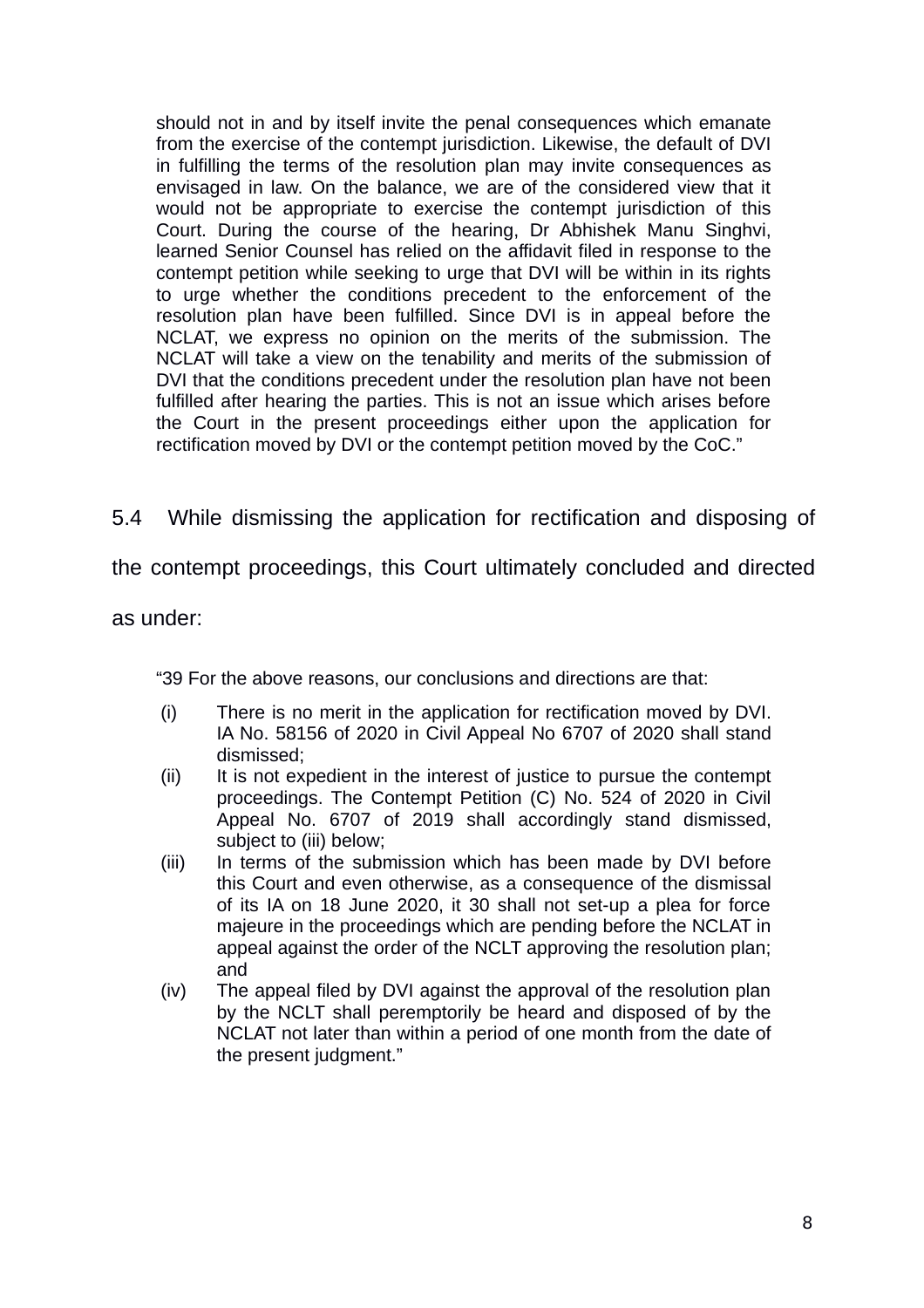This Court also directed that the appeal filed by the DVI against the approval of the resolution plan shall peremptorily be heard and disposed of by the appellate authority within a period of one month from the date of the said judgment.

5.5 That thereafter, by a detailed judgment and order dated 16.04.2021, the appellate authority dismissed the appeal preferred by the DVI which was filed against the order passed by the adjudicating authority dated 9.7.2020 approving the resolution plan submitted by the DVI itself. Thus thereafter, the Resolution Plan submitted by the successful resolution applicant – DVI was to be implemented and acted upon by the DVI. However subsequently when the present appeal was taken up for further hearing, it was pointed out that the DVI – successful resolution applicant is not acting as per the approved resolution plan. However, it was pointed out that the implementation of the successful resolution plan has been commenced. Therefore, this Court directed the parties to submit the status report on implementation of the approved resolution plan submitted by DVI.

6. Status Report filed by DVI – successful resolution applicant was produced before this Court on 23.11.2021, when this Court passed the following order:

"We have heard Shri Tushar Mehta, learned Solicitor General appearing on behalf of the Appellant, Ms. Shikha Tandon, learned counsel appearing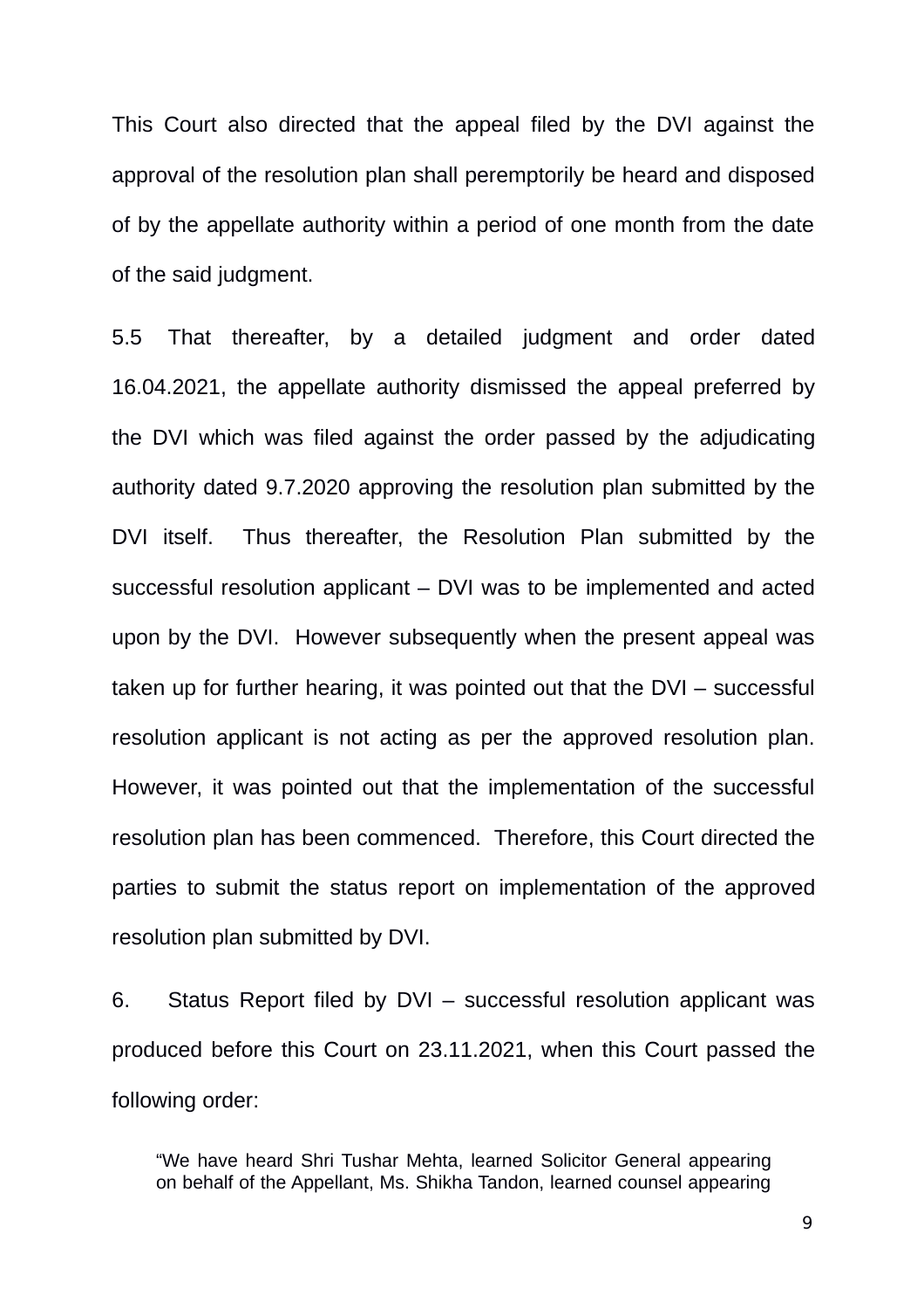on behalf of the DVI/successful resolution applicant and Shri Sanjay Bhatt, learned counsel appearing on behalf of the Resolution Professional.

It is not in dispute that the Resolution Plan submitted by the DVI has been approved by the NCLAT as far as back in July, 2020. Earlier, the attempts were made to resile from the Resolution plan which has not been accepted by this Court by detailed orders. Thereafter, the matter has been adjourned time and again so as to enable the DVI to act as per the Resolution Plan. Today, a status report has been filed on behalf of the respondent no.3 – DVI.

In paragraph 2, it is stated as under –

"At the outset, it is submitted that DVI has been committed towards implementation of DVI's Resolution Plan and has been taking active steps towards its implementation. In furtherance of the same, DVI and/ or its affiliate ("DVI Affiliate") has already remitted amounts aggregating to INR 500 Crore, i.e., the upfront infusion amount ("Upfront Cash Amounts") under DVI's Resolution Plan to the Indian branch of Standard Chartered Bank (DVI Affiliate's custodian bank) for settlement of debt under DVI's Resolution Plan. DVI is currently awaiting details of Amtek's designated accounts in which such Upfront Cash Amounts are to be remitted on the closing date, as may be agreed to between the members of the IMC for implementation of DVI's Resolution Plan. It is further stated that DVI undertakes to disburse this money in accordance with the terms of DVI's Resolution Plan, as and when such closing date is achieved."

Under the Resolution Plan, the following steps are to be undertaken –

"a) Delisting of Amtek's equity share capital from the stock exchanges – Completed.

b) Increase of authorised share capital of Amtek and completion of necessary filings – Completed.

c) DVI and/or its affiliate to subscribe to the equity shares of Amtek by infusing nominal amounts of INR 5,00,000 ("Nominal Infusion") - Ongoing.

d) Debt identified as unsustainable to be converted into equity and equity to be issued and allotted to the creditors ("Unsustainable Equity Allotment") - Ongoing.

e) Reduction in pre-CIRP sharesholding of Amtek and equity held by way of Unsustainable Equity Allotment – This action is pending and can be undertaken only upon Nominal Infusion and Unsustainable Equity Allotment.

f) Issuance and allotment of 90% of equity share capital to DVI and/or its affiliates – Ongoing.

g) Issuance and allotment of 10% of equity share capital to financial creditors – Ongoing.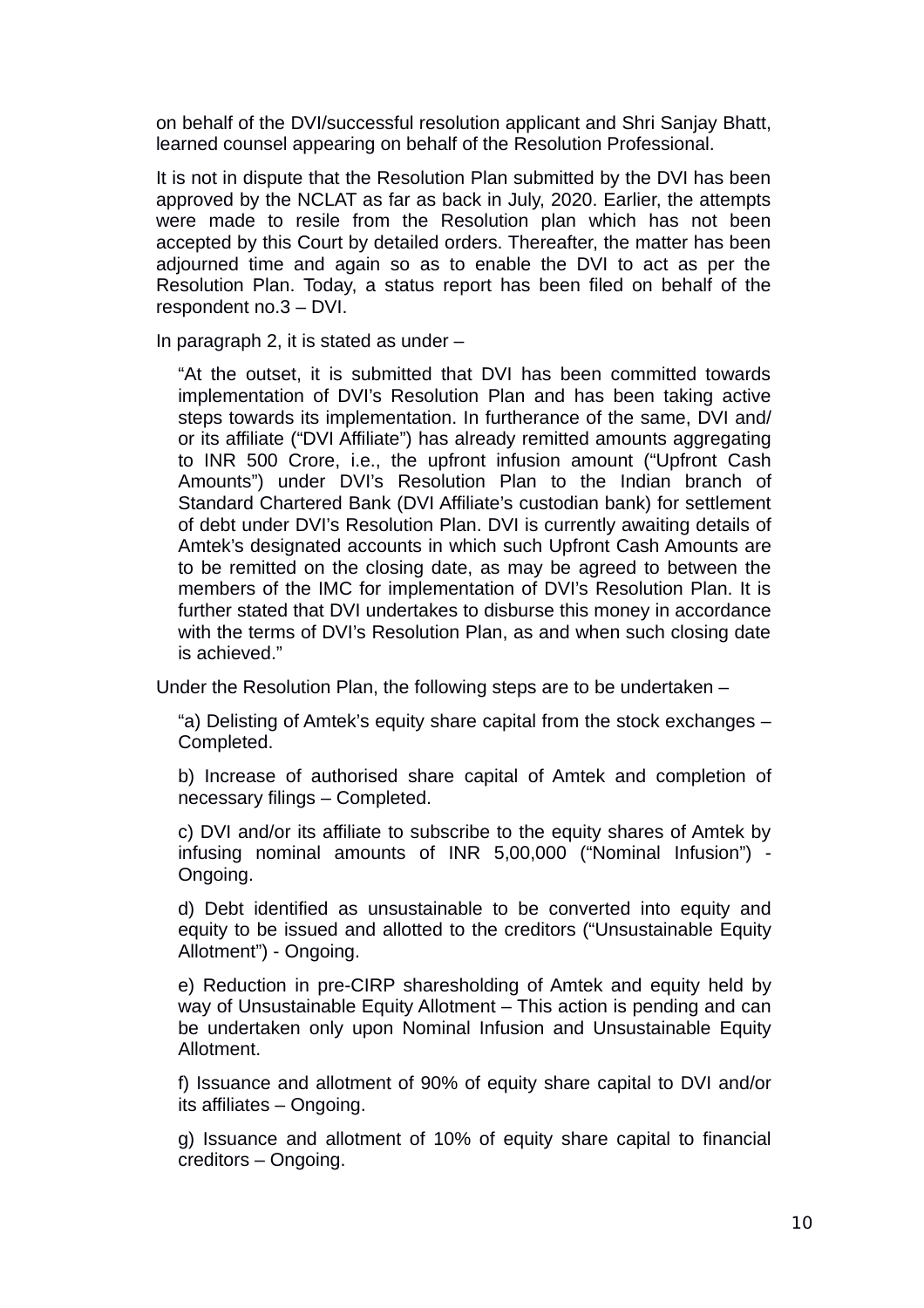h) Issuance and allotment of non-convertible debentures to DVI Affiliate – Ongoing DVI vide its emails dated 18.11.2021 had informed the IMC members that:

(a) Upfront Cash Amounts have currently been remitted by DVI Affiliate to the Indian branch of the DVI Affiliate's custodian bank for settlement of debt under the Resolution Plan; and

(b) details of the designated accounts in which such amounts are to be deposited have not been provided to DVI."

One of the steps to be undertaken by the DVI is to deposit Rs.500 crores "Upfront Cash Amounts". As per the communication dated 18.11.2021 addressed by DVI a sum of Rs.500 crores is lying in a deposit account in India with their custodian Standard Chartered Bank and the money is ready for disbursement to lenders. The submission on behalf of the DVI is that unless and until the other steps are undertaken as per the Resolution Plan, the aforesaid amount of Rs.500 crores may not be transferred to Amtek Auto Limited. The aforesaid is just contrary to their own communication dated 18.11.2021. Therefore, when even according to the DVI a sum of Rs.500 cores is lying in a deposit account in India with their custodian and even as per the said communication the money is ready for disbursement to lenders, we direct that the aforesaid amount of Rs.500 crores to be transferred to the Bank Account of Amtek Auto Limited by 24.11.2021, the particulars of the Bank Account are as under –

 Bank Name – State Bank of India A/c No. - 32985171467 IFSC - SBIN0004109 Beneficiary – Amtek Auto Limited Branch - 12th Floor, STC Building, 1, Tolstoy Marg, Jawahar Vyapar Bhawan, New Delhi

Put up on 25.11.2021."

7. Today, when the present appeal is taken up for further hearing, Shri Tushar Mehta, learned Solicitor General of India appearing on behalf of the COC has submitted that an amount of Rs. 500 crores are transferred to the bank account of the Corporate Debtor – Amtek Auto Limited. It is to be noted that even in the status report the DVI has stated that DVI has been committed towards its approved resolution plan and has been taking active steps towards its implementation.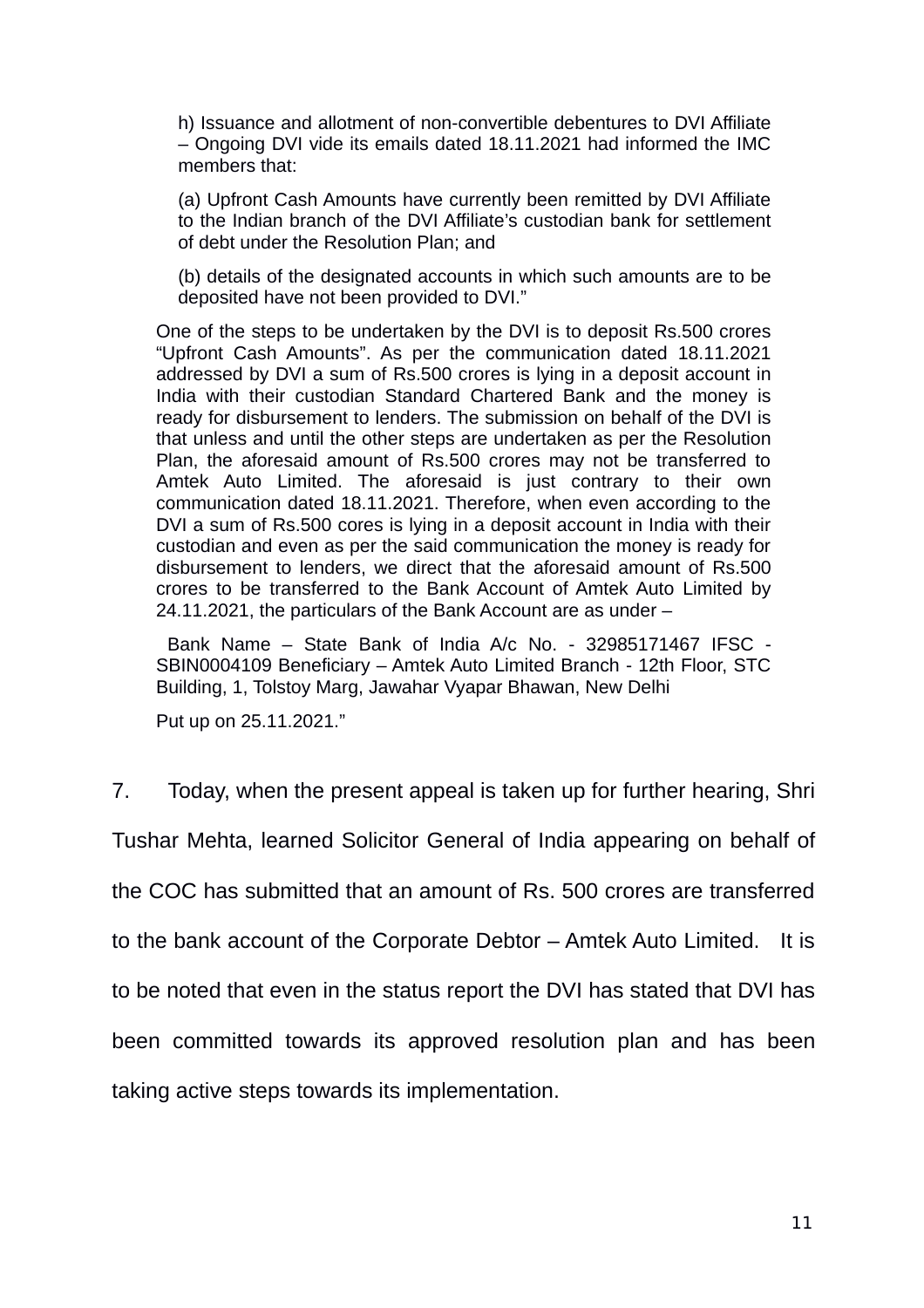8. Under the approved resolution plan, both the parties have to fulfil their obligations. The Corporate Debtor has also to perform its obligations simultaneously so that the amount of Rs.500 crores be transferred to the financial creditors/lenders of the Corporate Debtor. It is the case on behalf of the respective parties that the aforesaid obligations are to be performed mutually and simultaneously. It is reported that Implementation and Monitoring Committee (IMC) has been constituted comprising of resolution professional, three identified lenders of the Corporate Debtor and nominee of DVI to supervise the implementation of the resolution plan.

9. The approved resolution plan has to be implemented at the earliest and that is the mandate under the IBC. As per Section 12 of the IBC, subject to sub-section (2), the corporate insolvency resolution process shall be completed within a period of 180 days from the date of admission of the application to initiate such process, which can be extended by a further period of 180 days. As per proviso to Section 12 of the IBC, which has been inserted by Act 26 of 2019, the insolvency resolution process shall mandatorily be completed within a period of 330 days from the insolvency commencement date, including any extension of the period of corporate insolvency resolution process granted under Section 12 of the IBC and the time taken in legal proceedings in relation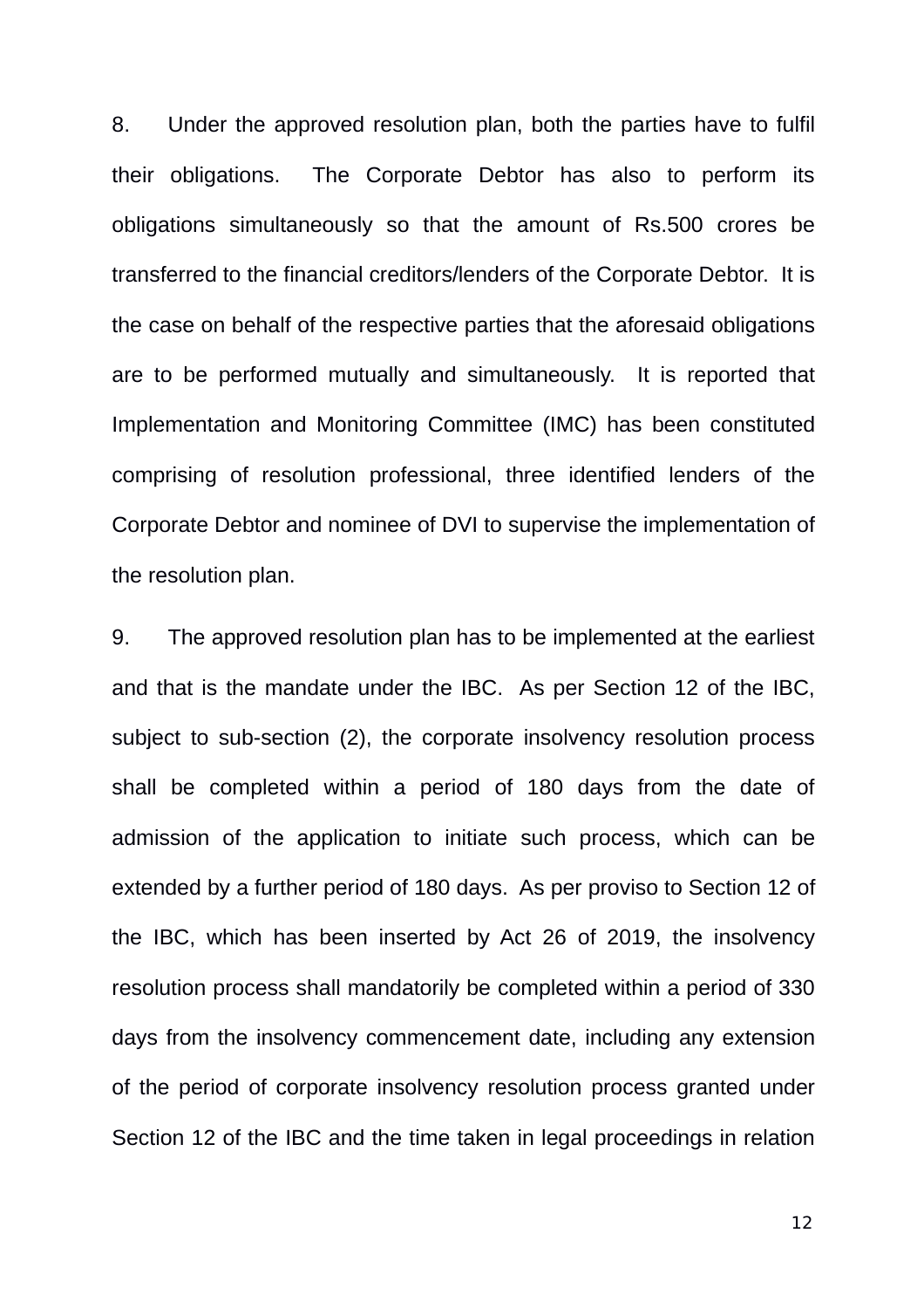to such resolution process of the Corporate Debtor. As per the third proviso to Section 12 of the IBC, which is also inserted by Act 26 of 2019, where the insolvency resolution process of a Corporate Debtor is pending and has not been completed within a period stated hereinabove, i.e., within a period of 330 days, such resolution process shall be completed within a period of 90 days from the date of commencement of the IBC amendment Act, 2019, i.e., 16.08.2019.

10. Thus, the entire resolution process has to be completed within the period stipulated under Section 12 of the IBC and any deviation would defeat the object and purpose of providing such time limit. However, by earlier order, the time limit has been condoned in view of the various litigations pending between the parties and in the peculiar facts and circumstances of the case. Therefore, any further delay in implementation of the approved resolution plan submitted by DVI which as such has been approved by the adjudicating authority in the month of July, 2020 and even the appeal against the same has been dismissed subsequently, any further delay would defeat the very object and purpose of providing specific time limit for completion of the insolvency resolution process, as mandated under Section 12 of the IBC. Therefore, we direct all the concerned parties to the approved resolution plan and/or connected with implementation of the approved resolution plan including